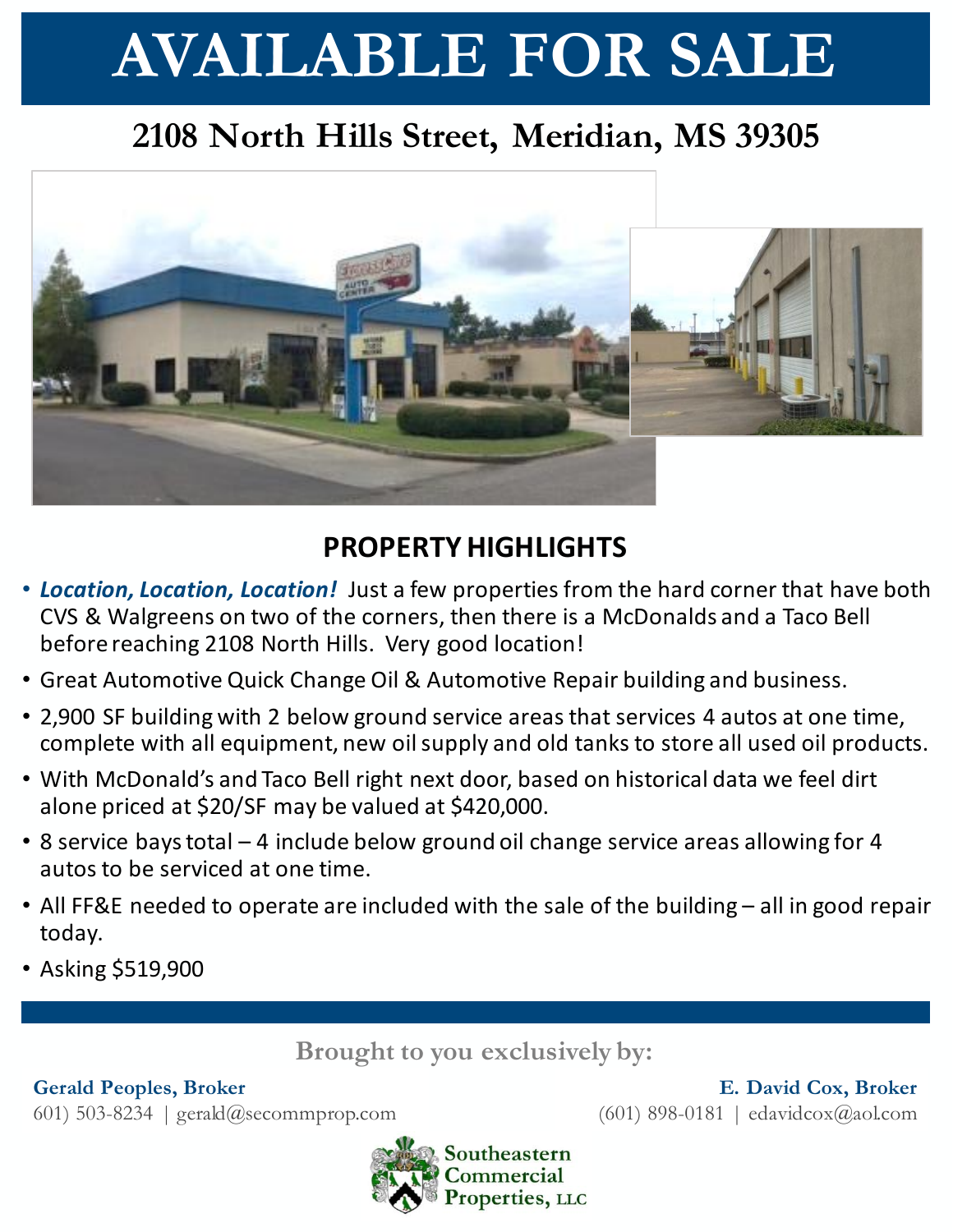#### **PROPERTY PHOTOGRAPHS**









**E. David Cox, Broker** (601) 898-0181 | edavidcox@aol.com